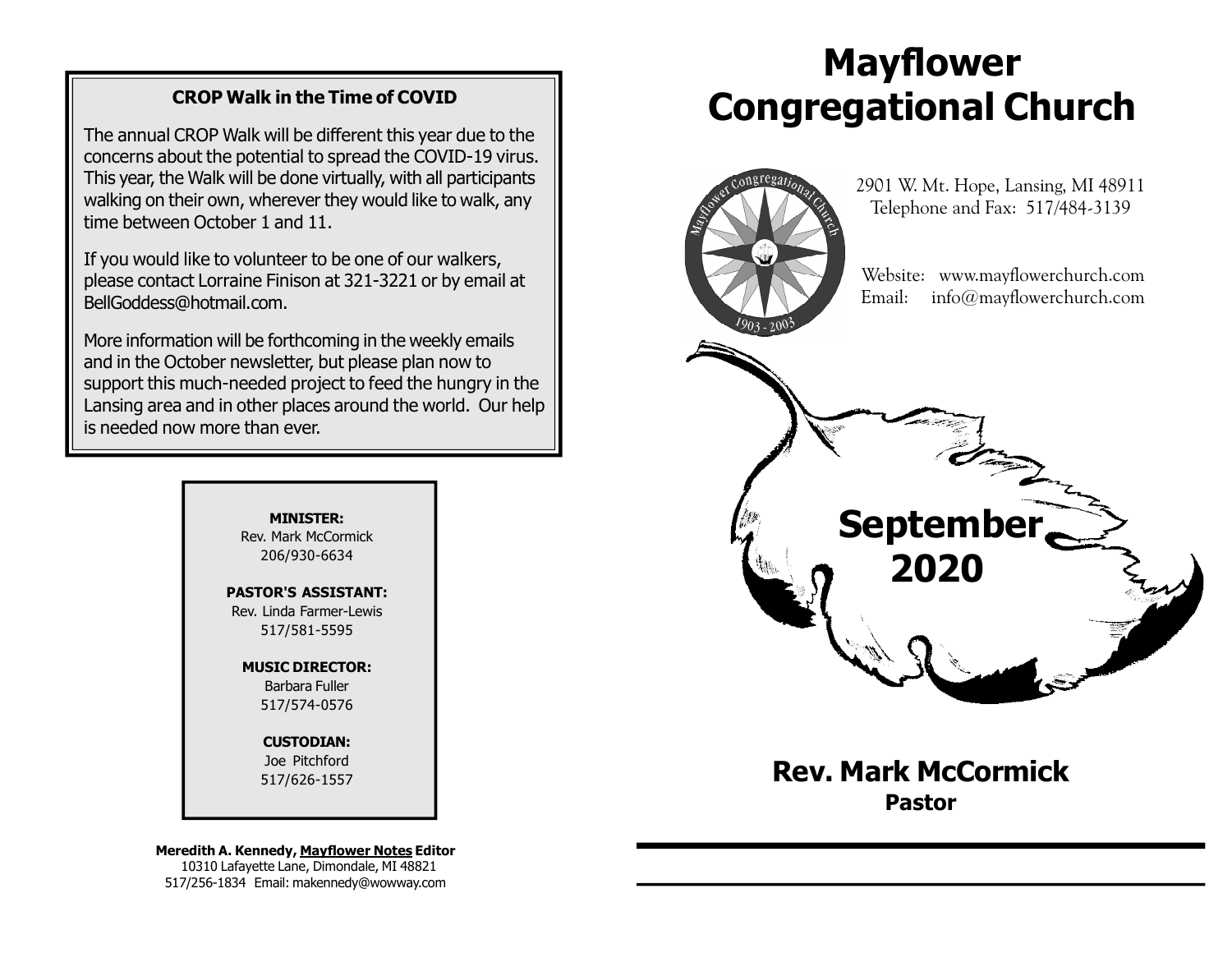### It's happening in September \*\*\*

- 9/6 Communion
- 9/7 Labor Day Church Office closed
- 9/15 Deadline for October Mayflower Notes

\*\*\* Due to the coronavirus, please follow emails and/or phone calls for timely information on church services and events.

Sunday services will continue to be broadcast on Facebook and online at www.mayflowerchurch.com.



Stay safe and stay healthy!



September

## BIRTHDAYS

9/12 - Bill McHarris 9/12 - Craig Young 9/20 - Terry Graham

### ANNIVERSARIES

- 9/5 Bob and Sue Mott (33 years)
- 9/21 Frank and Linda Wheeler (52 years)
- 9/24 Bill Lewis and Linda Farmer-Lewis (37 years)



### OUTREACH FOCUS

Our new outreach project involves Advent House, the organization that we prepare sack lunches for every 5th Sunday (including this weekend). Advent House in the process of meeting the needs of its clients now that the stay-at-home order has been lifted. To help them, we are requesting donations of laundry detergent, dish detergent, and toilet paper. If you would like to contribute any of these items, please drop them off at the church. You may call Roger Kennedy (646- 8861) or Sue Mott (420-3018) with questions.

More information on our plans to help the Lewton School teachers will be forthcoming. Thanks so much for your support in helping Sally Potter provide school supplies for needy students at Waverly H.S.!

Wishafriend.com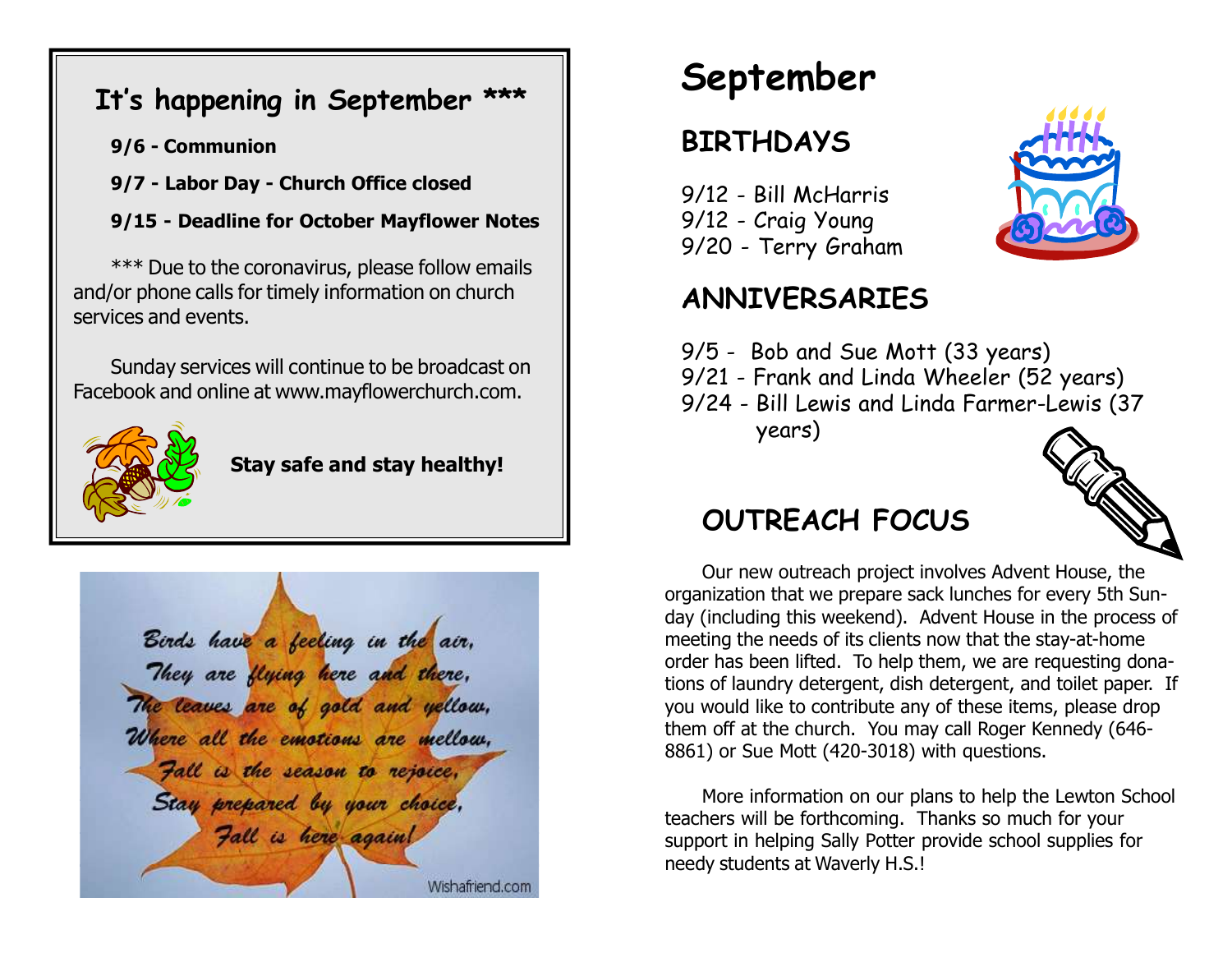#### Mayflower Financial News

Thanks to many of you who have faithfully sent or brought in your pledges and contributions during the pandemic, we are blessed to be in a good financial position. And this is despite the loss of about \$6,000 which would have been realized from the thrift sale and the four Second Saturday Suppers we were not able to have this calendar year so far. The major parking lot projects and a bat removal issue are still pending (about \$12,000 worth!), so we are especially grateful for your support.

Our Heat Fund savings account has been closed and added to our regular savings account (see the combined account below).

The following is a summary of our finances as of July 31:

| Income:                      | \$<br>9,128.41 |
|------------------------------|----------------|
| Expenses:                    | 8,047.84       |
|                              | \$<br>1,080.57 |
| <b>YTD</b> for Seven Months: |                |
| Income:                      | \$69,893.56    |
| Expenses:                    | 62,359.13      |
|                              | \$7,534.43     |
| <b>Fund Balances:</b>        |                |
| Checking:                    | \$<br>8,435.29 |
| Savings:                     | 100,426.80     |
| Savings CD:                  | 22,547.34      |
|                              | \$131,409.43   |

A more detailed report is available in the brochure rack near the church office. Please contact either of us if you have any questions.

> —Linda Wheeler, Treasurer, and Lorraine Finison, Financial Secretary



### Pastor Mark's Musings

Here we are, summer almost over, and the beauty of Autumn in Michigan is just around the corner. But it doesn't feel quite the same, does it? Many of our travel plans were cancelled or seriously altered. No football or any sports for all the high schools. No football for our beloved Spartans. And so many questions about how school is going to look; virtual, hybrid or in-person. Some outdoor activities have been possible and enjoyed, but still much trepidation to venture indoors in public spaces, with colder weather just ahead. And the most obvious alteration for a pastor? No in-person church services. Some have opened, but those that have look drastically different with just a fraction of attendees. With our vulnerable population at Mayflower, things remain uncertain. As people of faith, we try to look on the bright side. And we certainly have been blessed by the professionalism of Kim Finison in the presentation of our online worship, second to none. But we need more hope and a sense of direction. So here goes… some help derived from scripture:

If you are doing OK: Continue to sow works of kindness and generosity to others. (2 Corinthians 9:6-7)

On behalf of the elderly: Treat all of them as if they were your parents. (1 Timothy 5:1)

Anguish over racial injustice: Whoever claims to love God, but hates a brother of sister, is a liar. If you cannot love those who you have seen, how can you love God who is not seen? (1 John 4:20)

If you feel weary: Be strong and don't give up, for your work shall be rewarded. (2 Chronicles 15:7)

If you are anxious for the future: I have plans for you, declares God, for your well being and not evil, to give you a

future and a hope. (Jeremiah 29:11)

If you feel alone: Nothing in all creation will be able to separate us from the love of God in Christ Jesus our Lord. (Romans 8:39)

God continue to bless all of you. I love you.

Pastor Mark